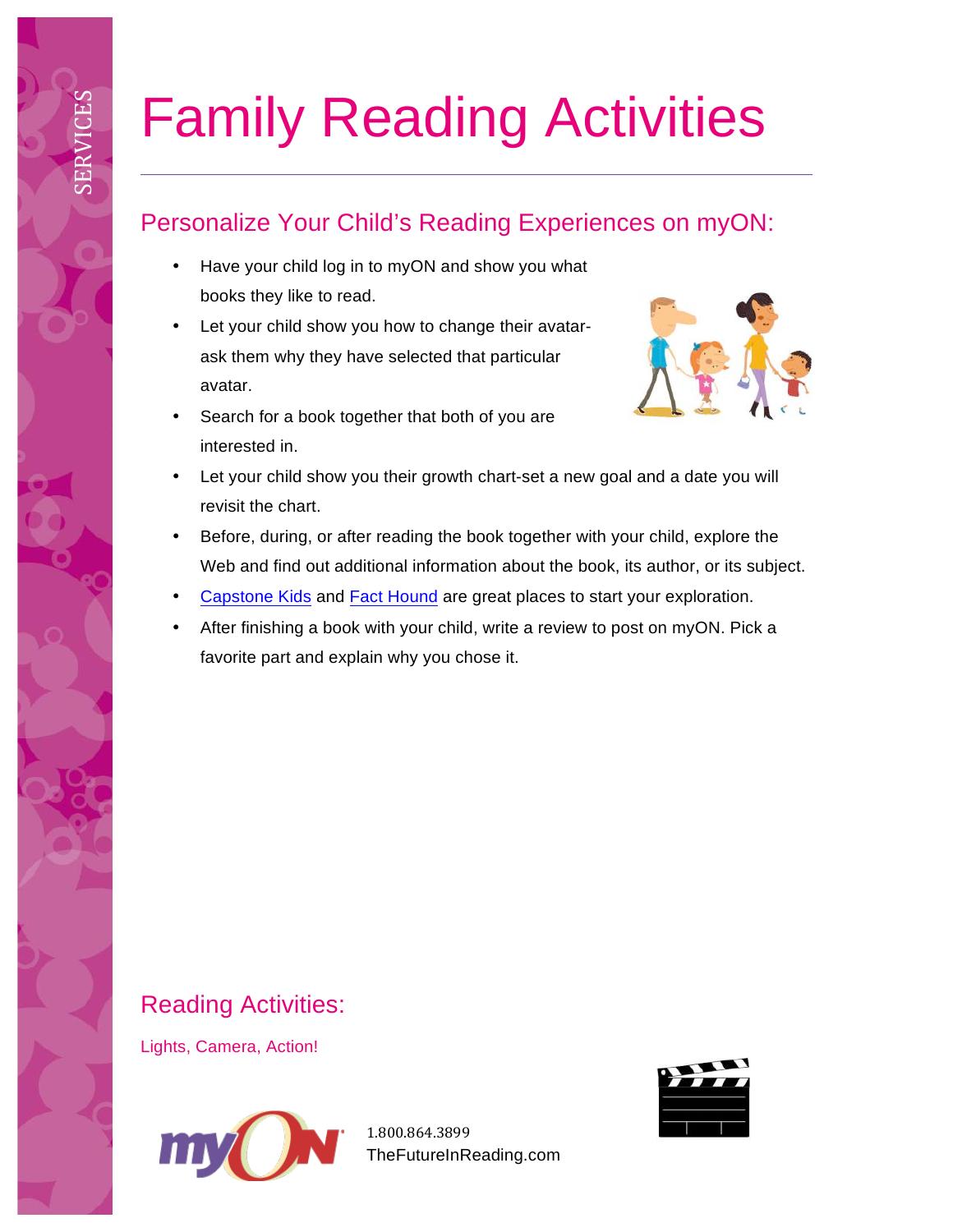After reading a story, select a scene to act out with your child. Create a live performance or record it to share with friends and family who might live in another state or country. Along with your child, consider for the scene: What are they wearing? Where are they? How are they feeling? Why?

#### Be Descriptive

Ask your child to pick five adjectives for the book or character(s), and explain how and why they selected each adjective.

## Movie Review

Read a book with your child then watch the movie; suggestions include Alice in Wonderland, Rapunzel, Aladdin and the Magic Lamp, Cinderella, and Robin Hood. Write a review or discuss what the differences were between the book and the movie.

## **Mapmaker**

Draw a map of the book's setting. Don't forget to use symbols and include a map key.

# Contact the Author

After reading a book, sit down with your child and

write the author a letter. Ask questions about the book or provide your reactions. You can mail the letter to the author care of the publisher.

# **Timeline**

Create a timeline that includes both the events in the novel and historical information of the time. Post-Its are a fun way to record each event and move them around as needed.

# Picture This!

Ask your child to close their eyes and visualize the story as you read aloud to them or they can listen along to the naturally recorded audio in myON. Ask how the pictures in their mind compare to what they see in the book. Describe and compare.

# Favorite Friends

Discuss with your child, which book characters they would want for a friend? Why? What would they do or talk about together?

# Time Travel

Talk with your child about the setting of the book. Is it the past, present, or future? Ask your child what they would do, say, or think if they "traveled" into the book they are reading.



1.800.864.3899 TheFutureInReading.com